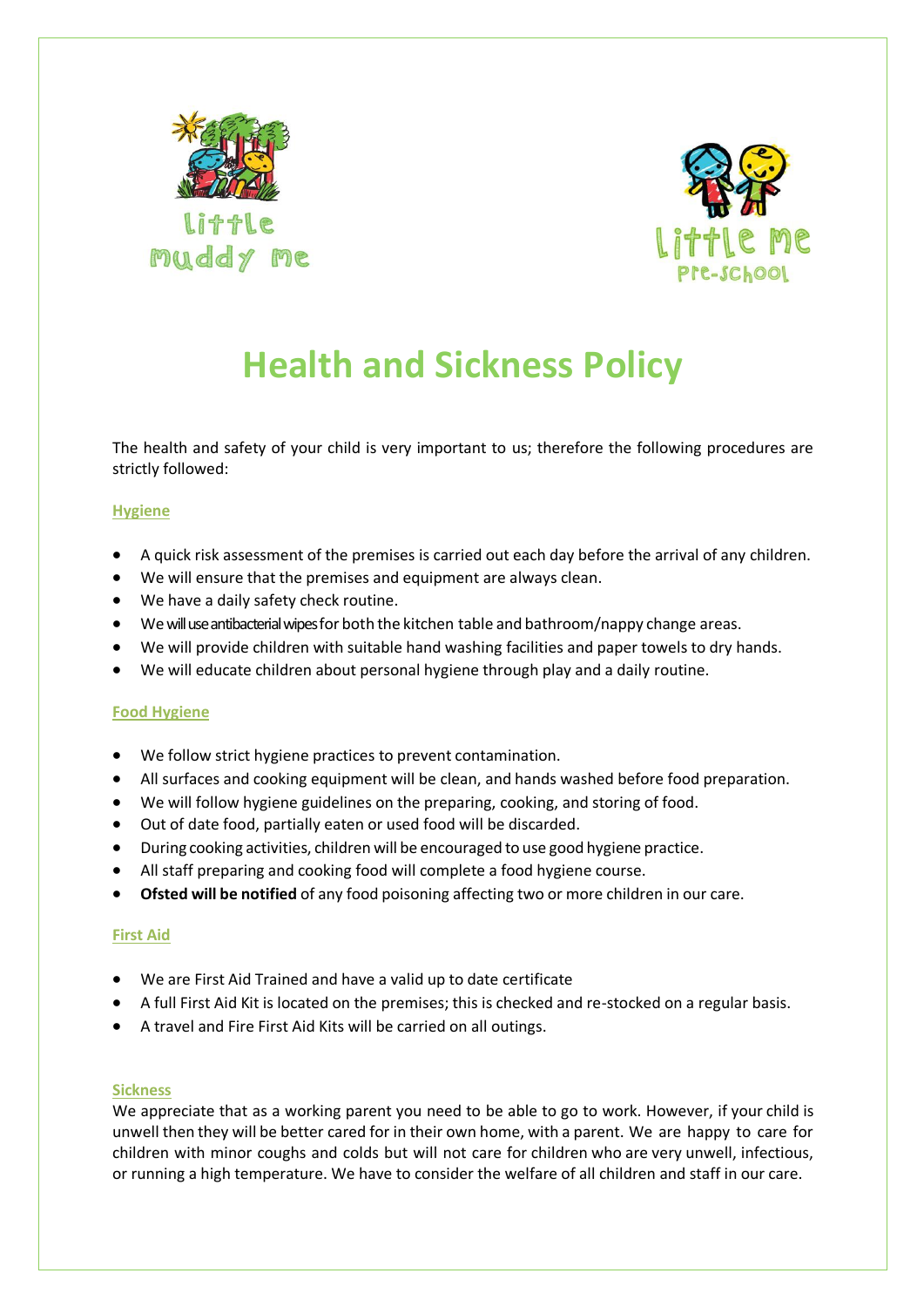It is natural that children will suffer and spread illness and infection, however through good practice and cleanliness, the extent to which these infections are spread are minimised.

We will promote the good health of children and take positive steps to prevent the spread of infection and appropriate measures when they are ill.

We have a policy on the exclusion of sick children who are ill or infectious and a procedure of contacting parents if the child becomes ill whilst in our care. We will request that children suffering from sickness and/or diarrhoea are not placed in our care until at least 48 hours has elapsed since the last attack.

The **Public Health Authorities and Ofsted** must be notified of any communicable diseases as defined by the Health Protection Agency.

Children with infectious diseases should be kept away for a minimum period. This is to minimise the risk of cross infection:

| <b>Infectious disease</b> | <b>Exclude for</b>                                           |
|---------------------------|--------------------------------------------------------------|
| Chicken Pox               | 5 days from onset of rash/Until spots start to<br>scab over. |
| German Measles (Rubella)  | 5 days from onset of rash                                    |
| Impetigo                  | Until lesions are healed/crusted                             |
| <b>Measles</b>            | 5 days from onset of rash                                    |
| <b>Scarlet Fever</b>      | 5 days from start of medication                              |
| Diarrhoea / Vomiting      | 48 hours or when well                                        |
| Whooping Cough            | 5 days from start of medication                              |
| <b>Mumps</b>              | 5 days from onset of swollen glands                          |
| Jaundice                  | 7 days from onset of illness                                 |
| Conjunctivitis            | No need to exclude if treated immediately (use<br>own towel) |
| Hand, Foot and Mouth      | Until feeling well                                           |
| <b>Head lice</b>          | No need to exclude if treated immediately                    |

**Toys and play equipment**

Toys and play equipment are kept clean, well maintained and in good repair and in accordance with safety standards. All equipment is checked on a regular basis and any broken toys/equipment will be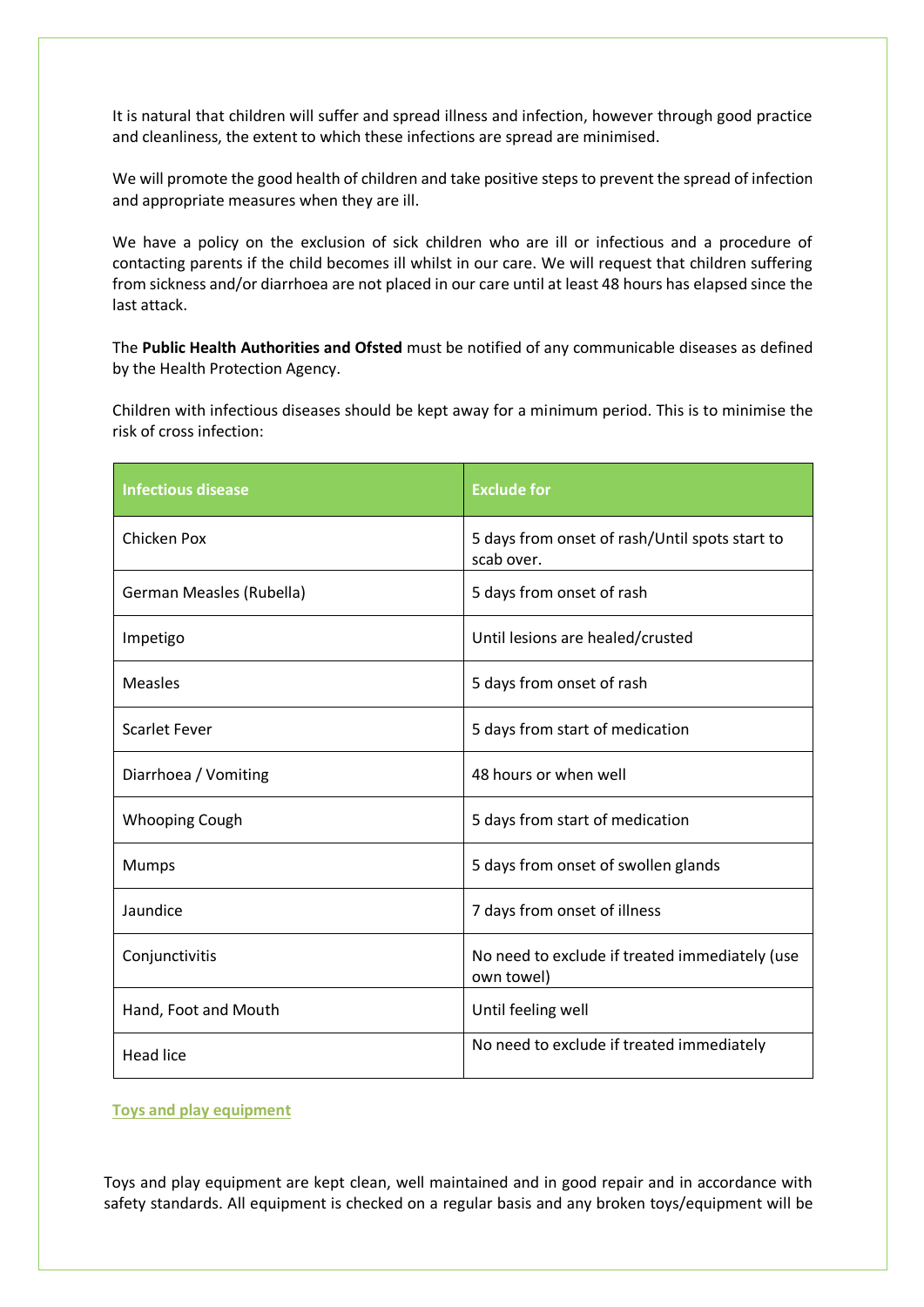### discarded immediately.

Visual risk assessments will be carried out on activities.

### **Animals/Pets**

We believe that children can learn a lot from having contact with animals. However certain procedures must be followed to ensure the safety of the children.

If we have animals on the premises, we will not put the health, safety or welfare of the children at risk. We will encourage children to treat all animals with respect and teach them how to handle them correctly.

Children will wash their hands after any contact with animals and will be taught the reasoning behind this. Food bowls for the pet will be stored safely away from the children's reach.

Pets will be discouraged from fouling any areas where the children may play.

#### **Smoking**

We have a NO SMOKING policy.

### **Wasps and Dogs**

In the event of Wasps and Dogs, we will encourage the children to stand still and cross their arms over their chest. If a child is stung or bitten the parents will be informed and medical advice will be sort.